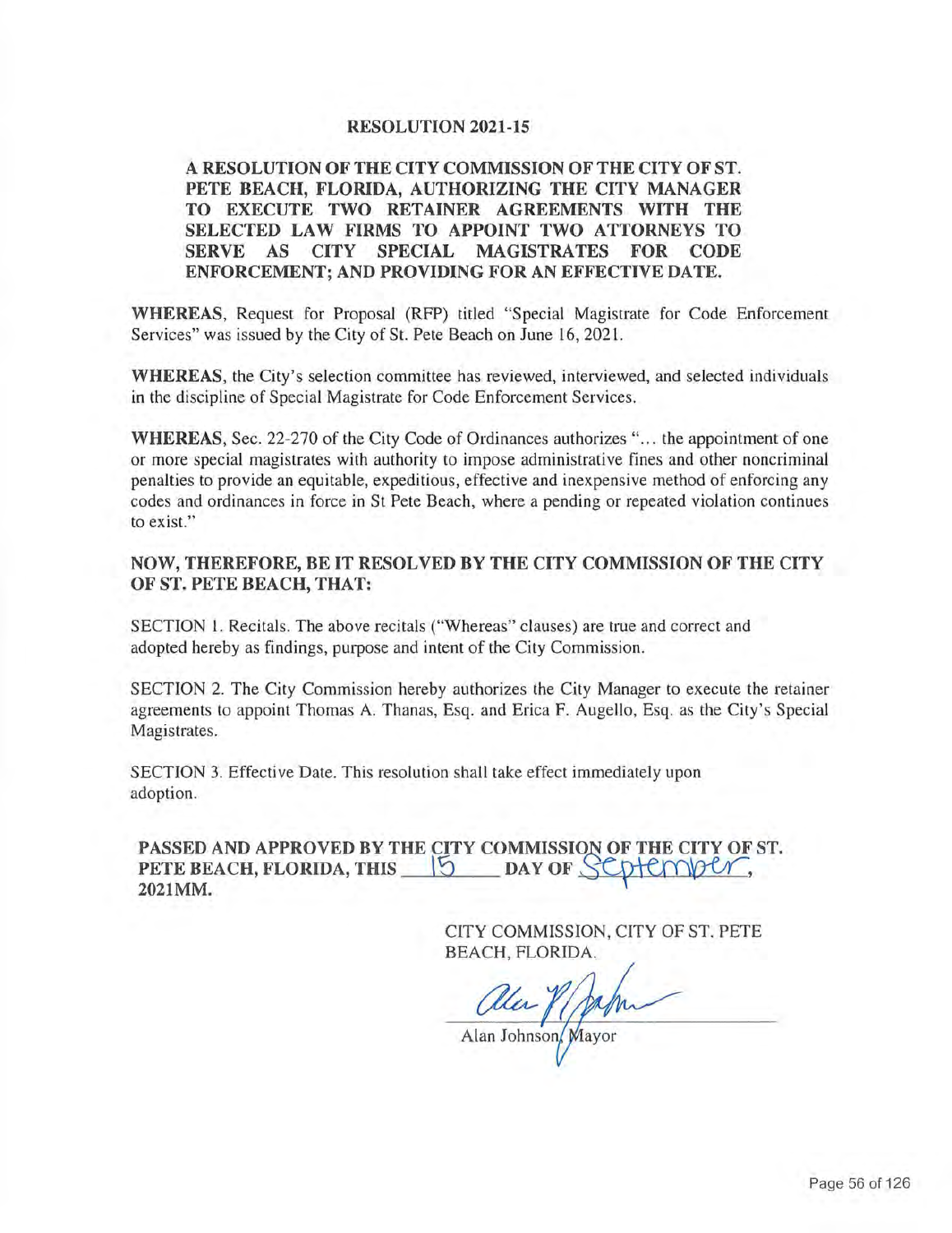Resolution 2021-15 Page **2** of **2** 

ATTEST:

me Amber LaRowe, lerk

APPROVED AS TO FORM AND LEGAL SUFFICIENCY:

Andrew Dickman, City Attorney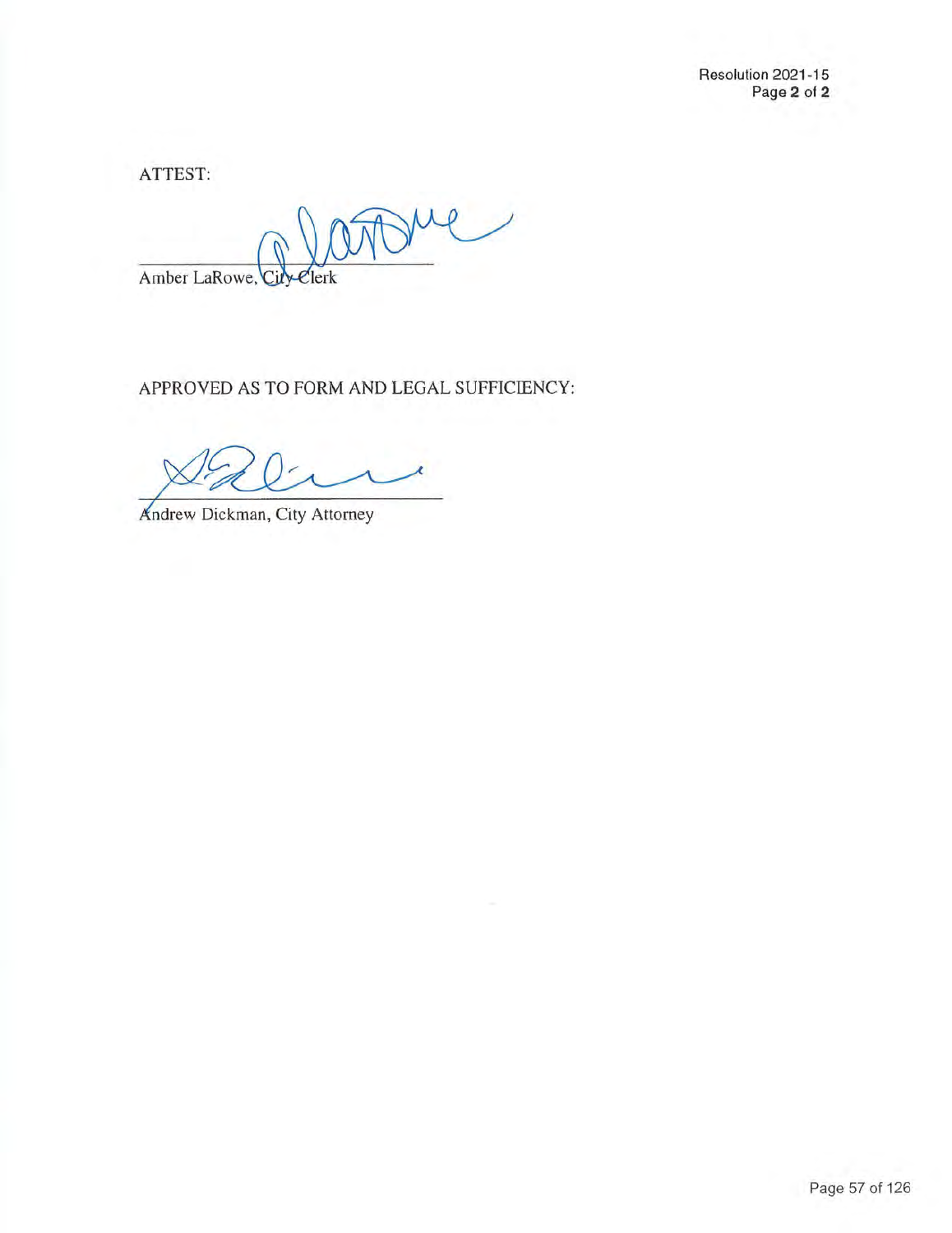#### **PROFESSIONAL SERVICES AGREEMENT (Special Magistrate Services)**

**THIS AGREEMENT** ("Agreement") is entered into by and between the **City of St. Pete Beach,**  a Florida municipal corporation ("City") and **Trask Daigneault, LLP,** a law firm with attorneys licensed to practice law in the State of Florida, effective this  $\frac{15}{15}$  day of  $\frac{8}{\sqrt{1}}$ ( $\frac{6}{\sqrt{1}}$ ( $\frac{1}{\sqrt{2}}$ (2021.

#### **RECITALS**

**WHEREAS,** the City is in need of special magistrate services for its code enforcement hearings and published a Request for Proposals for same; and

**WHEREAS,** Erica F. Augello, Esq. has, on rehalf of the Trask Daigneault, LLP law firm, submitted a proposal in response to the City's solicitation expressing her interest to serve as a special magistrate ("Special Magistrate");

**WHEREAS,** the skills and experience of the Special Magistrate have been reviewed and it has been determined that Special Magistrate is qualified to provide the special magistrate services to the City; and

**WHEREAS,** the purpose of this Agreement is to set forth certain terms and conditions for the provision of the services to be provided by Special Magistrate to the City.

**NOW, THEREFORE,** in consideration of the premises and mutual covenants herein contained, the sufficiency of which is hereby acknowledged by the parties, the City and Special Magistrate agree as follows:

**SECTION 1: INCORPORATION OF RECITALS. The foregoing Recitals are incorporated into this** Agreement as true and correct statements.

**SECTION 2:** SPECIAL MAGISTRATE'S SERVICES. Special Magistrate shall serve as a special magistrate for code enforcement hearing. The City will notify Special Magistrate of such hearings and the dates upon which the City seeks the Special Magistrate to serve. This is not an exclusive contract. The parties agree that the Special Magistrate shall serve in an ex officio capacity if Special Magistrate serves other local governments as a special magistrate, and that such service to other local governments does not create duties inconsistent with serving as the special magistrate to theCity.

**SECTION 3:** INDEPENDENT CONTRACTOR RELATIONSHIP. No relationship of employer or employee is created by this Agreement, it being understood that Special Magistrate will act hereunder as an independent contractor and none of the Special Magistrate's, officers, directors, employees, independent contractors, representatives or agents performing services for Special Magistrate pursuant to this Agreement shall have any claim under this Agreement or otherwise against the City for compensation of any kind under this Agreement. The relationship between the City and Special Magistrate is that of independent contractors, and neither shall be considered a joint venturer, partner, employee, agent, representative or other relationship of the other for any purpose expressly or by implication. This Agreement is with the Firm but should the designated Special Magistrate relocate to another firm, the Special Magistrate shall continue in her capacity at the sole discretion of the City. The Special Magistrate must, however, immediately notify the City of her relocation.

#### **SECTION 4: TERM AND TERMINATION.**

a. Term. The term of this Agreement is for one year, which will automatically extend on a yearly basis unless otherwise directed by the City Commission prior to the expiration of the current term.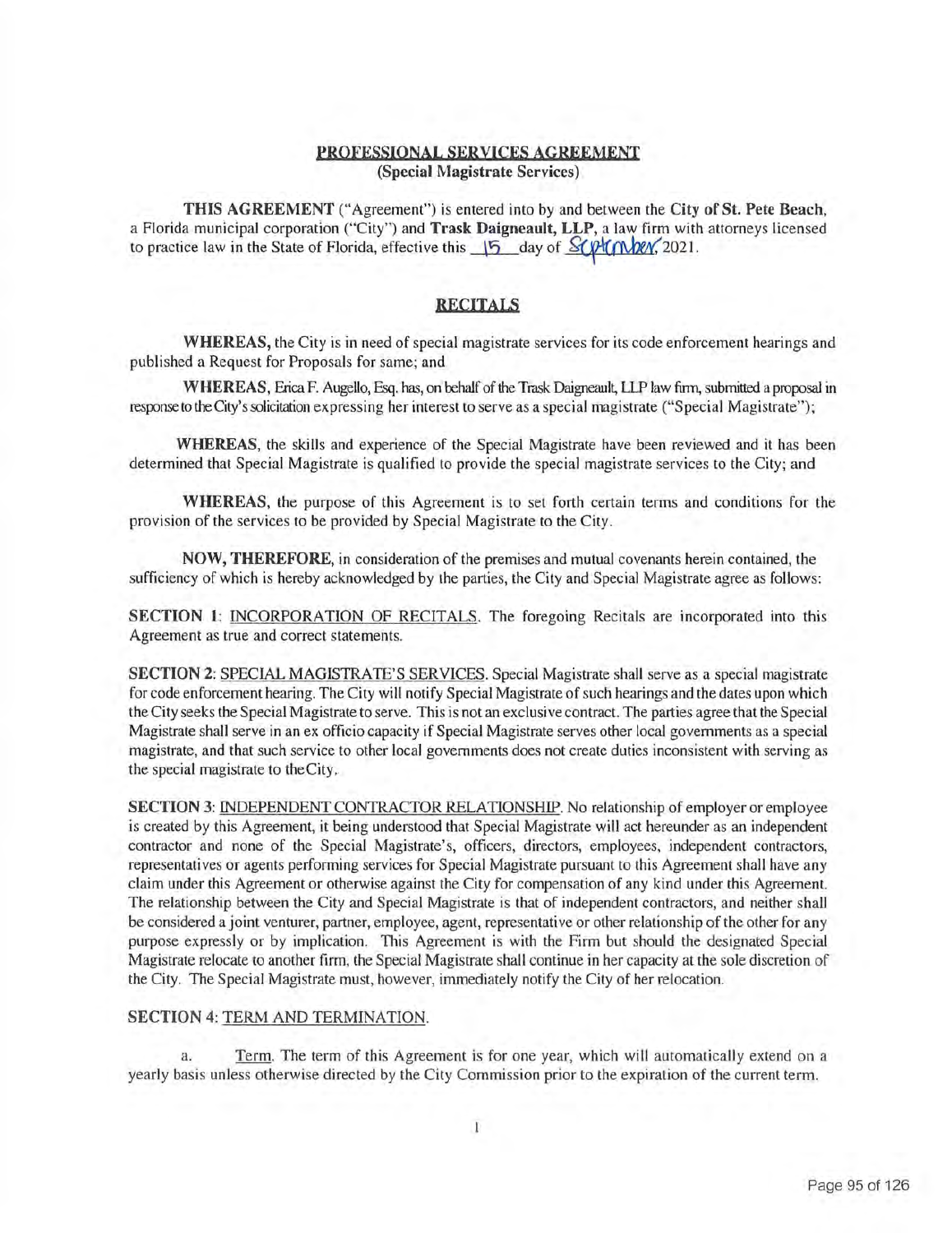b. Termination without cause. Either party may terminate this Agreement at any time with or without cause by giving not less than thirty (30) days prior written notice of termination.

c. Termination for cause. Either party may terminate this Agreement at any time in the event that the other party engages in any act or makes any omission constituting a material breach of any term or condition of this Agreement. The party electing to terminate this Agreement shall provide the other party with written notice specifying the nature of the breach. The party receiving the notice shall then have three (3) days from the date of the notice in which to remedy the breach. If such corrective action is not taken within three (3) days, then this Agreement shall terminate at the end of the three (3) day period without further notice or demand.

d. Effect of Termination. Termination of this Agreement shall not affect any rights, obligations, and liabilities of the parties arising out of transactions which occurred prior to termination. Notwithstanding the foregoing, the parties acknowledge and agree that this Agreement (and all Exhibits hereto) are subject to budgeting and appropriation by the City of funds sufficient to pay the costs associated herewith in any fiscal year of the City. Notwithstanding anything in this Agreement to the contrary, in the event that no funds are appropriated or budgeted by the City's governing board in any fiscal year to pay the costs associated with the City's obligations under this Agreement, or in the event the funds budgeted or appropriated are, or are estimated by the City to be, insufficient to pay the costs associated with the City's obligations hereunder in any fiscal period, then the City will notify Special Magistrate of such occurrence and either the City or Special Magistrate may terminate this Agreement by notifying the other in writing, which notice shall specify a date of termination no earlier than twenty-four (24) hours after giving of such notice. Termination in accordance with the preceding sentence shall be without penalty or expense to the City of any kind whatsoever. City shall pay Special Magistrate for all services provided up to the date of termination.

#### **SECTION 5:** COMPENSATION.

Payments. The City agrees to compensate Special Magistrate for services provided in the amount of Two Hundred Dollars and 00/100 (\$200.00) per hour. Reasonable expenses are not included in the hourly rate and will assessed separately. Travel time is specifically excluded and will not be charged.

b. Invoices. Special Magistrate shall render invoices to the City for services that have been rendered in conformity with this Agreement in the previous month. Invoices will be reviewed and normally paid within thirty (30) days following the City's receipt of the Special Magistrate's invoice. Invoices shall be submitted to:

> City of St. Pete Beach Attn: City Attorney St. Pete Beach City Hall 155 Corey Avenue St. Pete Beach, FL 33706

Or electronically to: cityattorney@stpetebeach.org

If the City has questions or concerns regarding an invoice, it will notify Special Magistrate regarding the same within ten  $(10)$  days of receiving the invoice. The City will then pay the invoice within thirty  $(30)$ days of resolving the outstanding issues.

**SECTION 6:** COMPLIANCE. Each of the parties agrees to perform its responsibilities under this Agreement in conformance with all laws, regulations and administrative instructions that relate to the parties' performance of this Agreement.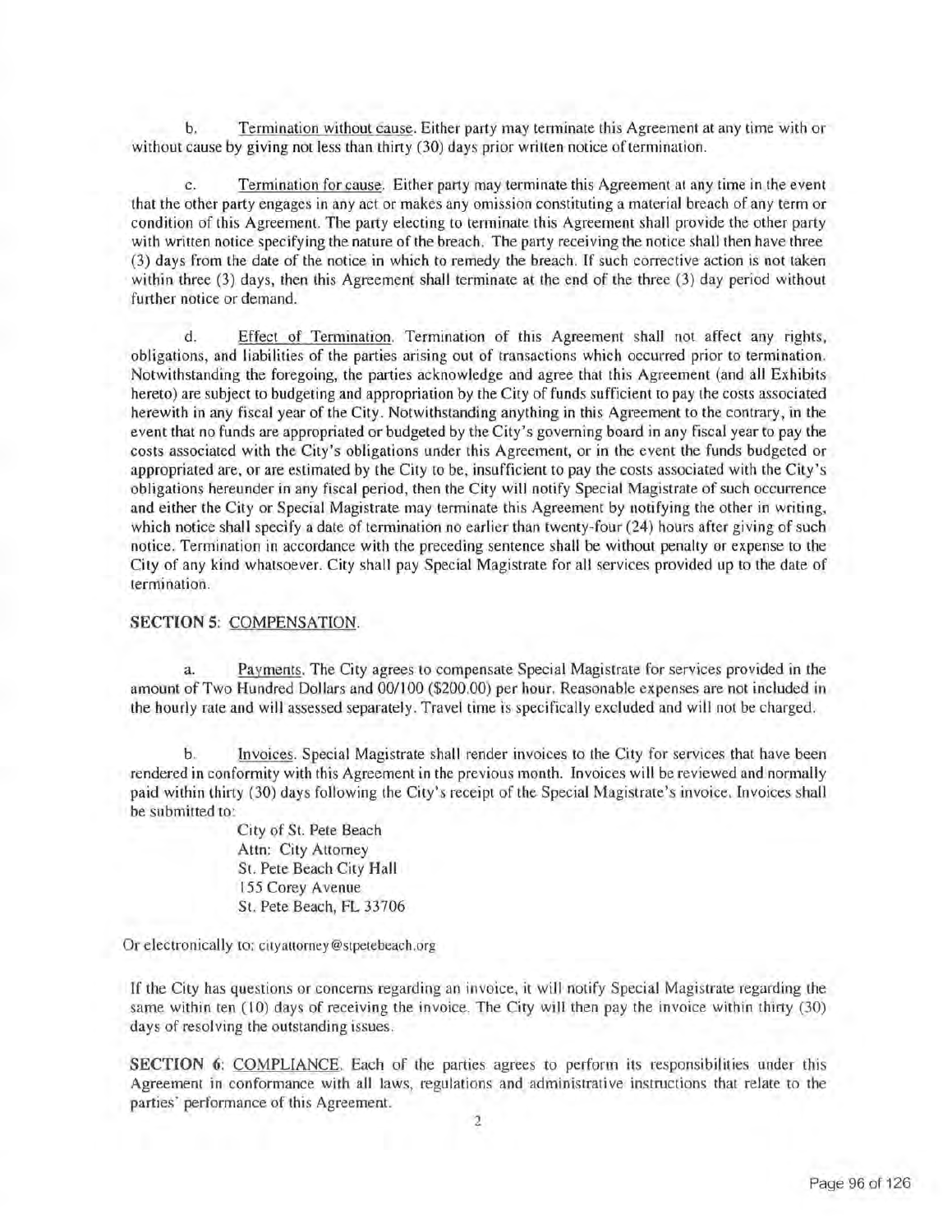**SECTION 7:** DISPUTE RESOLUTION, LAW, VENUE AND REMEDIES. All claims arising out of this Agreement or its breach shall be submitted first to mediation. The parties shall share the mediator's fee equally. The mediation shall be held in Pinellas County. Agreements reached in mediation shall be enforceable as settlement agreements in any court having jurisdiction thereof. This Agreement shall be governed by the laws of the State of Florida. Any and all legal action necessary to enforce the Agreement will be held in Pinellas County. No remedy herein conferred upon any party is intended to be exclusive of any other remedy, and each and every such remedy shall be cumulative and shall be in addition to every other remedy given hereunder or now or hereafter existing at law or in equity or by statute or otherwise. No single or partial exercise by any party of any right, power, or remedy hereunder shall preclude any other or further exercise thereof.

**SECTION 8:** AUTHORITY TO PRACTICE. Special Magistrate hereby represents and warrants that she has and will continue to maintain all licenses and approvals required to conduct her business and provide the services required under this Agreement, and that she will at all times conduct her business and provide the services under this Agreement in a reputable manner. Proof of such licenses and approvals shall be submitted to the City upon request.

**SECTION 9: SEVERABILITY.** If any term or provision of this Agreement, or the application thereof to any person or circumstances shall, to any extent, be held invalid or unenforceable, to remainder of this Agreement, or the application of such terms or provision, to persons or circumstances other than those as to which it is held invalid or unenforceable, shall not be affected, and every other term and provision of this Agreement shall be deemed valid and enforceable to the extent permitted by law.

**SECTION 10:** PUBLIC ENTITY CRIMES . Special Magistrate acknowledges and agrees that a person or affiliate who has been placed on the convicted vendor list following a conviction for a public entity crime may not submit a bid, proposal, or reply on a contract to provide any goods or services to a public entity; may not submit a bid, proposal, or reply on a contract with a public entity for the construction or repair of a public building or public work; may not submit bids, proposals, or replies on leases of real property to a public entity; may not be awarded or perform work as a contractor, supplier or sub-contractor under a contract with any public entity; and may not transact business with any public entity in excess of the threshold amount provided in Section 287.017, Florida Statutes, for CATEGORY TWO for a period of 36 months following the date of being placed on the convicted vendor list. The Special Magistrate will advise the City immediately if it becomes aware of any violation of this statute.

**SECTION 11:** NOTICE. All notices required in this Agreement shall be sent by certified mail, return receipt requested, or by nationally recognized overnight courier, and if sent to the City and shall be sent to:

> City of St. Pete Beach Attn: City Manager St. Pete Beach City Hall 155 Corey Avenue St. Pete Beach, FL 33706

and if sent to the SPECIAL MAGISTRATE, shall be sent to :

Erica F. Augello, Esq. Trask Daigneault, LLP 1001 S. Ft. Harrison Ave., Ste. 201 Clearwater, FL 33756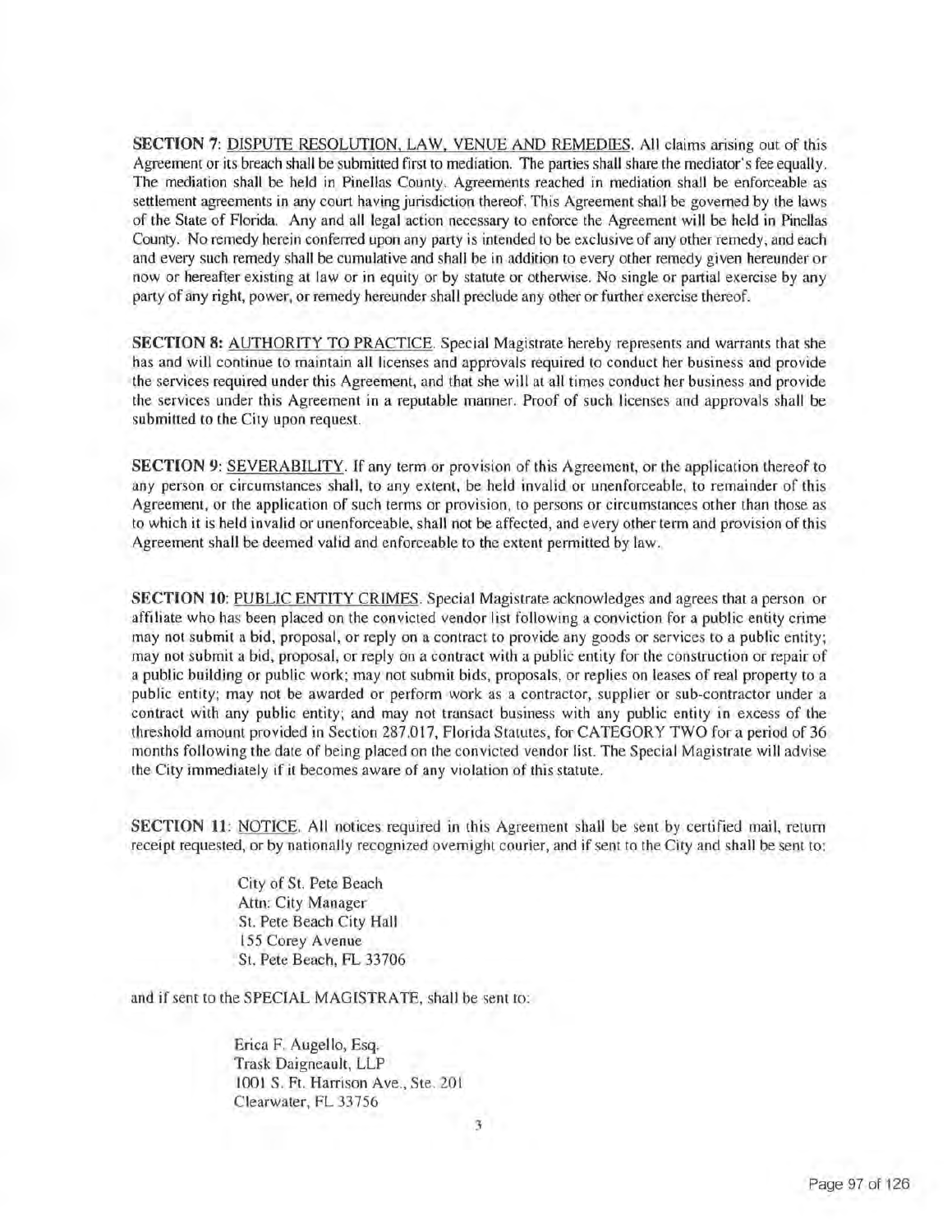The foregoing names and addresses may be changed if such change is provided in writing to the other party.

**SECTION 12:** PUBLIC RECORDS. Special Magistrate shall comply with Florida's Public Records Act, Chapter 119, Florida Statutes (§ 119.0701 ), and, if determined to be acting on behalf of the City as provided under section 119.011(2), Florida Statutes, specifically agrees to:

(a) Keep and maintain public records required by the City to perform the service.

(b) Upon request from the City's custodian of public records or designee, provide the City with a copy of the requested records or allow the records to be inspected or copied within a reasonable time at a cost that does not exceed the cost provided in Chapter 119, Florida Statutes, or as otherwise provided by law.

(c) Ensure that public records that are exempt or confidential and exempt from public records disclosure requirements are not disclosed except as authorized by law for the duration of this Agreement and following completion of this Agreement if Special Magistrate does not transfer the records to the City.

(d) Upon completion of this Agreement, transfer, at no cost, to the City all public records in possession of Special Magistrate or keep and maintain public records required by the City to perform the service. If Special Magistrate transfers all public records to the City upon completion of the Agreement, Special Magistrate shall destroy any duplicate public records that are exempt or confidential and exempt from public records disclosure requirements. If Special Magistrate keeps and maintains public records upon completion of the Agreement, Special Magistrate shall meet all applicable requirements for retaining public records. All records stored electronically must be provided to the City, upon request from the City's custodian of public records or designee, in a format that is compatible with the information technology systems of the City.

**IF SPECIAL MAGISTRATE HAS QUESTIONS REGARDING THE APPLICATION OF CHAPTER 119, FLORIDA STATUTES, TO THE SPECIAL MAGISTRATE'S DUTY TO PROVIDE PUBLIC RECORDS RELATING TO THIS AGREEMENT, CONTACT THE CUSTODIAN OF PUBLIC RECORDS OR DESIGNER AT: ATTENTION AMBER LAROWE, (727) 363-9220 OR [alarowe@stpetebeach.org](mailto:alarowe@stpetebeach.org) OR 155 COREY A VENUE, ST. PETE BEACH, FL 33706** 

**SECTION 13:** ENTIRETY OF AGREEMENT. The City and Special Magistrate agree that this Agreement sets forth the entire agreement between the parties, and that there are no promises or understandings other than those stated herein. None of the provisions, terms and conditions contained in this Agreement may be added to, modified, superseded or otherwise altered, except by written instrument executed by the parties hereto.

**SECTION 14:** WAIVER. Failure of a party to enforce or exercise any of its right(s) under this Agreement shall not be deemed a waiver of that parties' right to enforce or exercise said right(s) at any time thereafter.

**SECTION 15:** PREPARATION. This Agreement shall not be construed more strongly against either party regardless of who was more responsible for its preparation .

**SECTION 16:** COUNTERPARTS. This Agreement may be executed in one or more counterparts, each of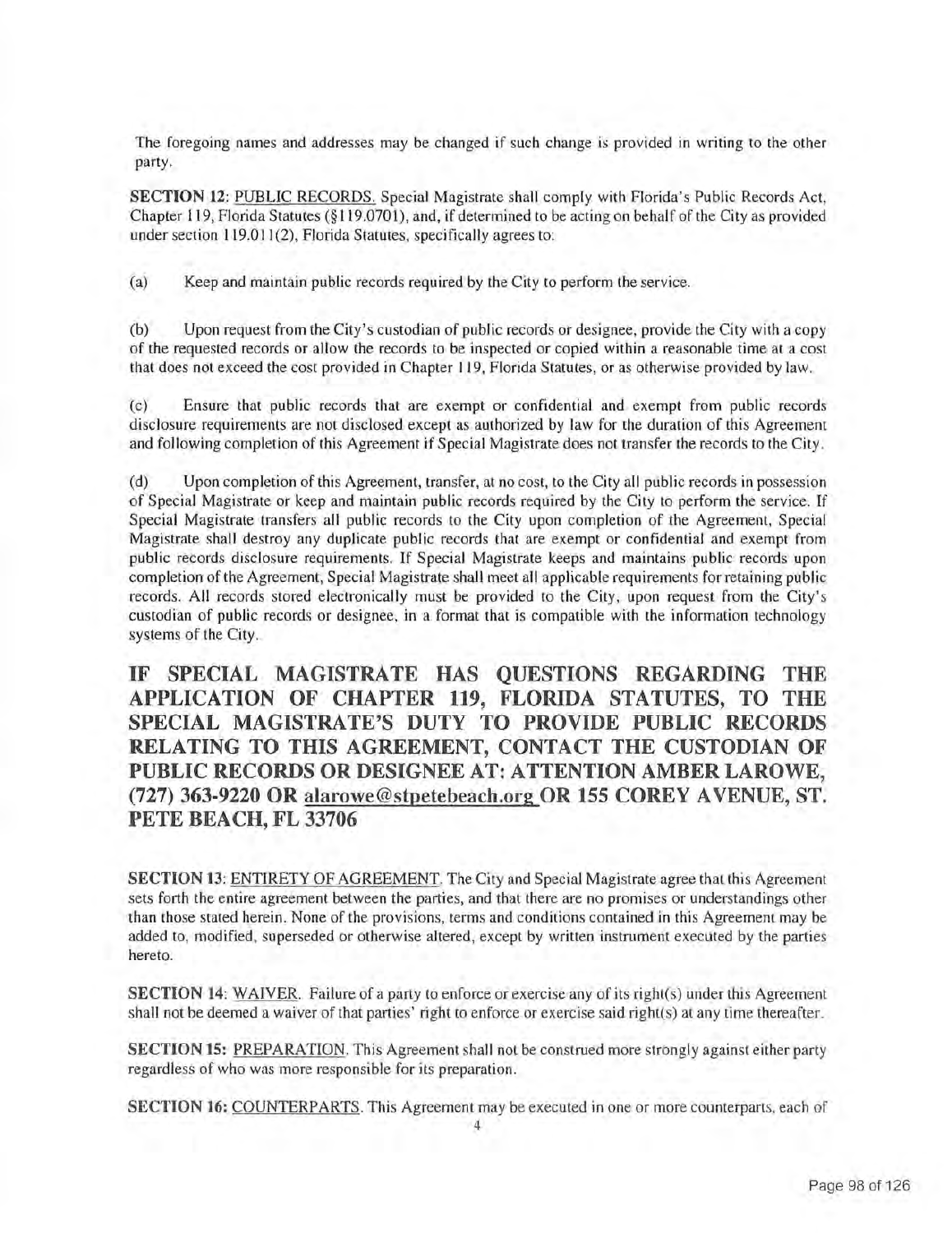which shall be deemed an original, and will become effective and binding upon the parties as of the effective date at such time as all the signatories hereto have signed a counterpart of this Agreement.

### **REMAINDER OF THIS PAGE INTENTIONALLY LEFT BLANK SIGNATURE PAGE FOLLOWS**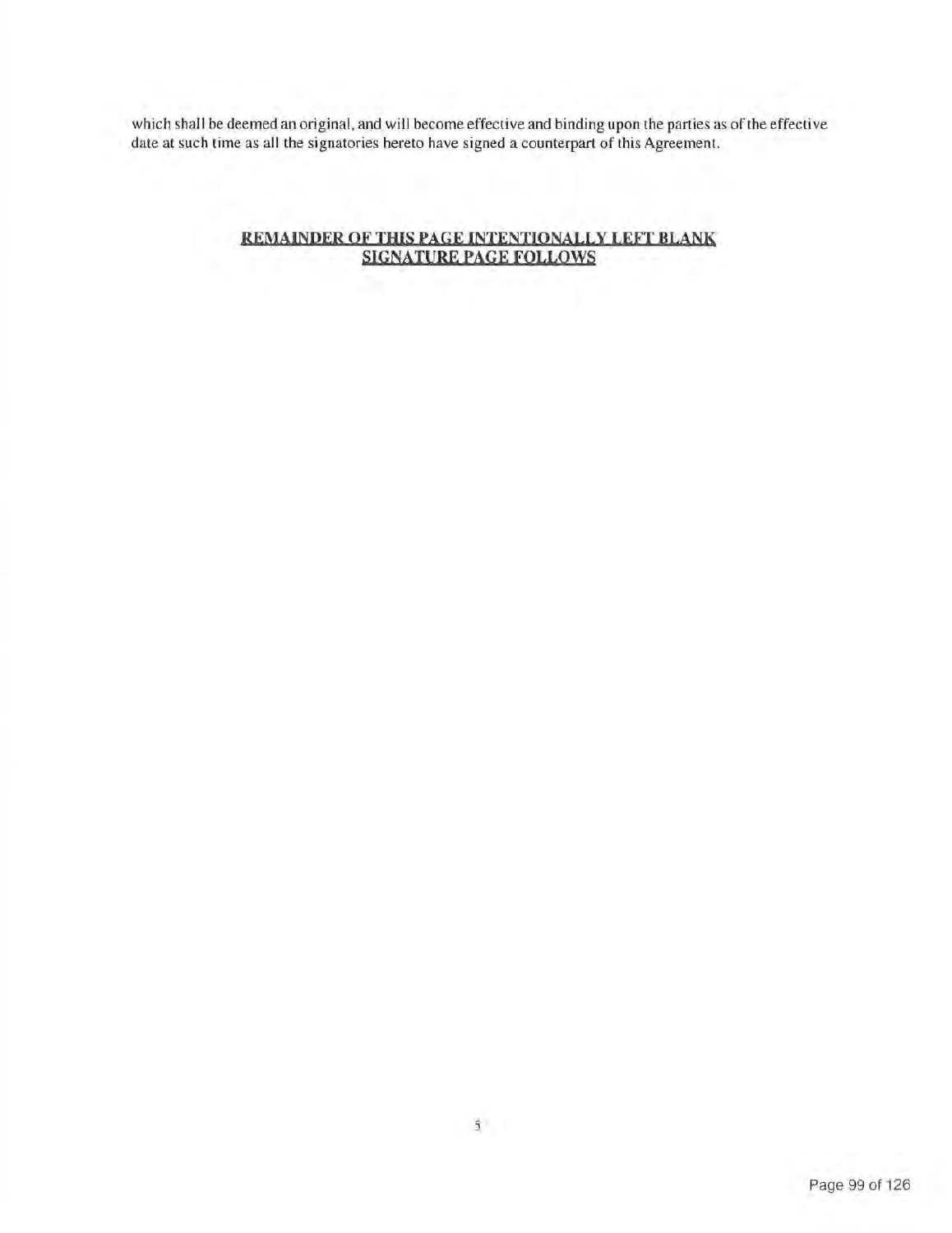**IN WITNESS WHEREOF,** the parties hereto have made and executed this Professional Services Agreement as of the day and year set forth below by the City.

By: Amber LaRowe, City Clerk Experience, the parties here are the mass and<br>t as of the day and year set forth below by the City.<br>CITY OF ST<br>LaRowe, City Clerk<br>Alan

APPROVED AS TO FORM AND LEGAL SUFFICIENCY<br>**By:** A **C** 

Andrew Dickman, City Attorney

ATTEST: **CITY OF ST. PETE BEACH** 

**TRASK DAIGNEAULT, LLP:** 

By: Crica F. Augello

Erica F. Augello, Esq.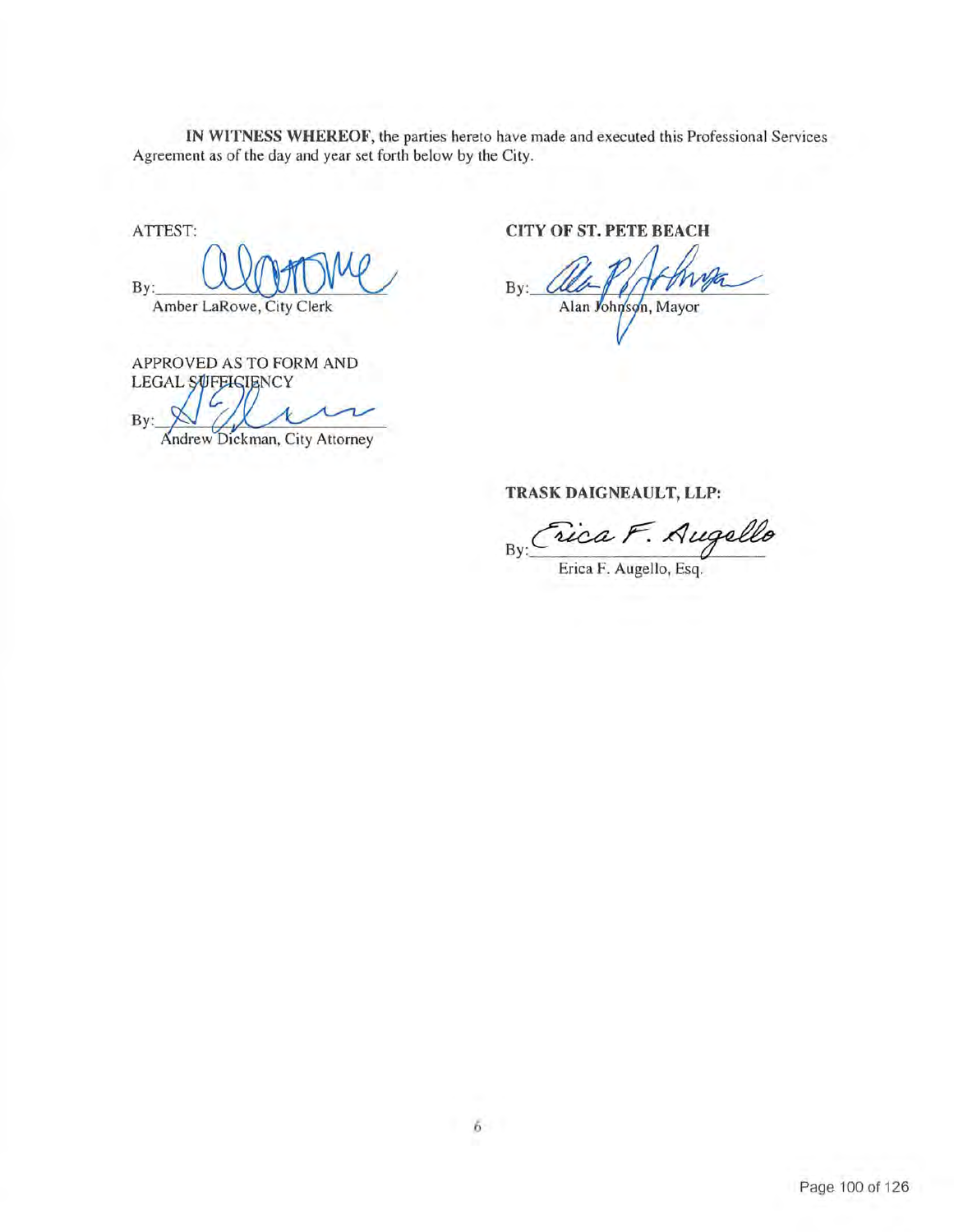# **AGREEMENT FOR SPECIAL MAGISTRATE CODE ENFORCEMENT SERVICES**

**THIS AGREEMENT** is made this  $\begin{bmatrix} 5 \\ 4 \end{bmatrix}$  day of September, 2021, between the **CITY OF ST. PETE BEACH,** a municipal corporation organized under the laws of the State of Florida, whose address is 155 Corey Avenue, St. Pete Beach, FL 33706 ("City"), and the DYE HARRISON LAW FIRM through Thomas A. Thanas, whose address is 1206 Manatee Avenue West, Bradenton, FL 34205 ("Special Magistrate").

**NOW, THEREFORE,** the City and the Firm agree to the following tenns and conditions.

- 1. The Dye Harrison Law Firm through its member, Thomas A. Thanas, shall provide Special Magistrate code enforcement services to the City . With the City Commission's approval of this Agreement, the City appoints Thomas A. Thanas to serve as the City's Special Magistrate in accordance with the terms and conditions of this Agreement, the conditions of the Request for Proposals dated June 16, 2021, including the General Tenns set forth in the RFP, and the laws of the State of Florida.
- 2. The Special Magistrate warrants that he, Thomas A. Thanas, is fully qualified to perform the duties of Special Magistrate as provided by the City Code and Chapter 162, *Florida Statutes,*  and that Thomas A. Thanas is a member in good standing of the Florida Bar.
- 3. This Agreement shall be in effect until terminated by either party pursuant to this paragraph The City may terminate this Agreement at any time by providing the Magistrate with 30 days' written notice in advance of the intended termination date. The Magistrate may terminate this Agreement at any time by providing the Finn with 30 days' written notice in advance of the intended termination date. Unless otherwise directed by the City, the Magistrate shall prior to the termination date complete all duties including but not limited to the filing of written orders and findings of fact and conclusions of law in any case heard by the Magistrate.
- 4. The Special Magistrate shall be paid \$200.00 per hour, billable in increments of 1/10 hour, for services performed by the Firm pursuant to this Agreement including attendance at hearings and the preparation of orders including findings of fact and conclusions of law. Payment shall be made to the Special Magistrate's law firm . The Special Magistrate shall not bill for travel time to and from the location of hearings. The Special Magistrate shall not bill for out-ofpocket expenses unless previously approved in writing by the City's city manager or designee. The Special Magistrate's law firm shall submit a statement for services on a monthly basis Monthly invoices shall be sent via email to [cityattomey@stpetebeach.org](mailto:cityattomey@stpetebeach.org).
- 5. The Special Magistrate's law firm is an independent contractor, and Thomas A. Thanas shall not be deemed an employee of the City. No benefits shall inure to the Special Magistrate or his law firm other than the compensation set forth in Section 4.